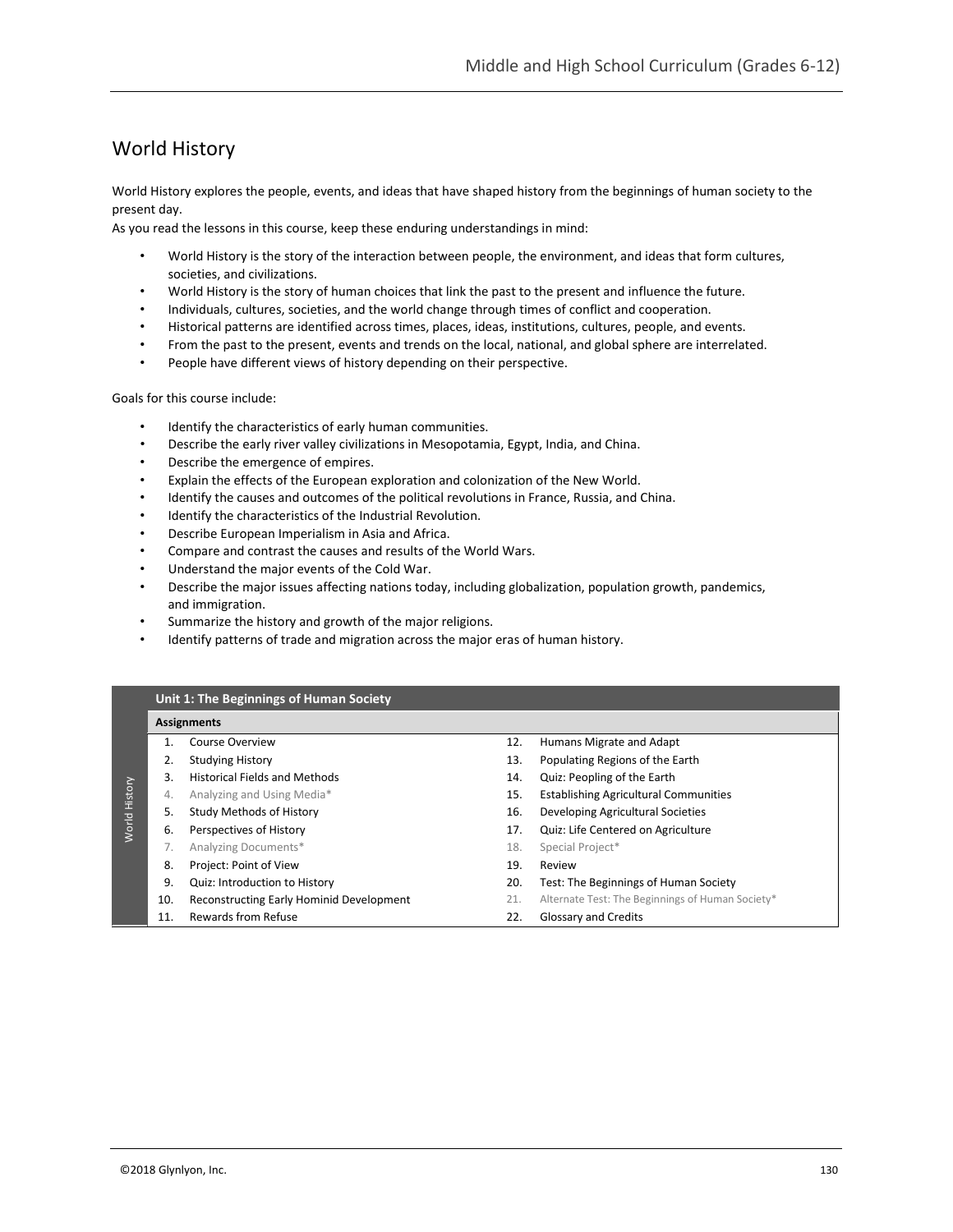|               |     | <b>Unit 2: Early River Valley Civilizations</b> |     |                                                   |
|---------------|-----|-------------------------------------------------|-----|---------------------------------------------------|
|               |     | <b>Assignments</b>                              |     |                                                   |
|               | 1.  | <b>Getting Civilized</b>                        | 11. | <b>Mycenaean Civilization</b>                     |
|               | 2.  | <b>Emerging River Valley Civilizations</b>      | 12. | An Adventure in Moving                            |
|               | 3.  | <b>Inventing Writing</b>                        | 13. | <b>Getting Civilized: Revisited</b>               |
| World History | 4.  | <b>Trading Commerce and Culture</b>             | 14. | Project: Cultural Exchange                        |
|               | 5.  | <b>Quiz: Early River Valley Civilizations</b>   | 15. | Quiz: Pastoral People and Population Movement     |
|               | 6.  | Developing Chinese Civilizations                | 16. | Special Project*                                  |
|               | 7.  | New Centers of Agrarian Societies               | 17. | Review                                            |
|               | 8.  | <b>Quiz: Rising Agrarian Societies</b>          | 18. | Test: Early River Valley Civilizations            |
|               | 9.  | People of Pastoral Societies                    | 19. | Alternate Test: Early River Valley Civilizations* |
|               | 10. | <b>Emergence of New Kingdoms</b>                | 20. | <b>Glossary and Credits</b>                       |

| Unit 3: Classical Traditions, Major Religions, and Giant Empires |                  |
|------------------------------------------------------------------|------------------|
| Assignments                                                      |                  |
| 1. Egyptian and Kush Societies                                   | 12. Building Rel |

- 
- 3. Iron, Innovation, and Interaction 14. Project: Legal Traditions
- 
- **5.** Legacy of Athens **16.** Special Project\*

World History

- 6. Greek Cultural Achievements 17. Review
- 
- 8. Persian Civilization **Empires**
- 
- 10. All Roads Lead to Rome and Giant Empires\*
- 11. Emergence of Christianity 20. Glossary and Credits
- ligions and Empires
- 2. Spread of Judaism 13. Compare the Greek and Roman Societies
	-
- 4. Quiz: Times are Changing 15. Quiz: Emergence of Major Religions and Empires
	- -
- 7. Cultural Influence of the Hellenic Period 18. Test: Classical Traditions, Major Religions, and Giant
- 9. Quiz: Classical Greece 19. Alternate Test: Classical Traditions, Major Religions,
	-

|         |     | <b>Assignments</b>                                     |     |                                                     |
|---------|-----|--------------------------------------------------------|-----|-----------------------------------------------------|
|         |     | 1. Fall of the Roman and Han Empires                   | 11. | <b>Migration and Oceania</b>                        |
|         |     | 2. Gupta Empire of India                               |     | 12. Project: Folk Tales                             |
| History |     | Religious Exchange and Encounter                       |     | 13. Quiz: Sharing and Imposing Cultures             |
|         | 4.  | <b>Quiz: Expanding Empires and Religions</b>           |     | 14. Special Project*                                |
|         |     | 5. Conflict and Change in the Middle East              | 15. | Review                                              |
|         |     | Changing Religious Landscape of Europe                 |     | 16. Test: Expanding Zones of Exchange and Encounter |
|         |     | The Tang Dynasty                                       |     | 17. Alternate Test: Expanding Zones of Exchange and |
|         | 8.  | Quiz: Encountering Islamic and Byzantine Civilizations |     | Encounter*                                          |
|         | 9.  | Traveling Africa With the Bantus                       | 18. | <b>Glossary and Credits</b>                         |
|         | 10. | <b>Classical Mesoamerican Cities and Civilizations</b> |     |                                                     |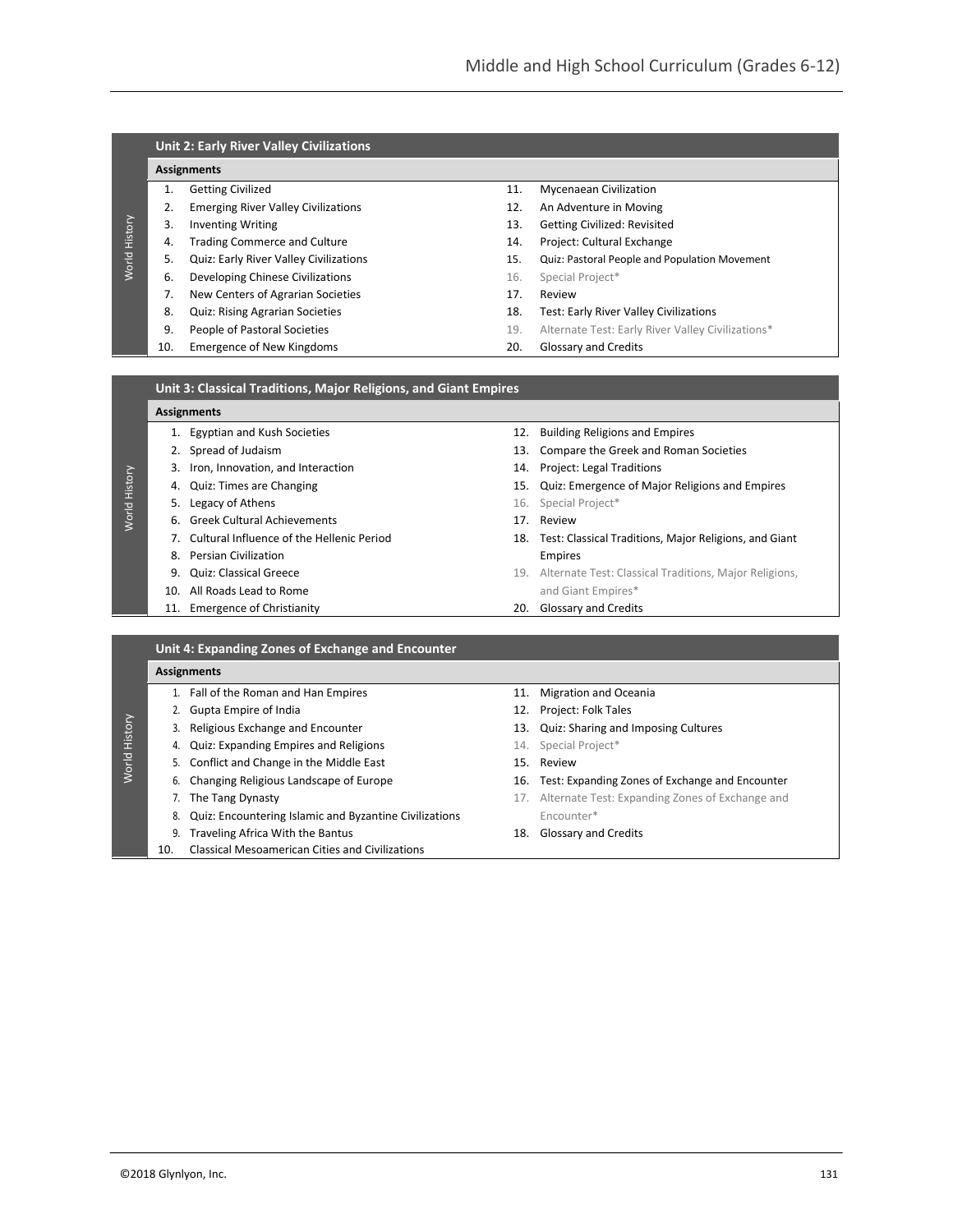|               |     | Unit 5: Intensified Hemispheric Interactions, A.D. 1000-1500 |     |                                                           |
|---------------|-----|--------------------------------------------------------------|-----|-----------------------------------------------------------|
|               |     | <b>Assignments</b>                                           |     |                                                           |
|               |     | 1. China's Expansion                                         | 14. | Quiz: Expanding States and Empires                        |
|               | 2.  | Japanese and Southeast Asian Cultures                        | 15. | Crisis of the Black Death                                 |
|               |     | European Monarchies and City-States                          | 16. | Project: Planning for a Crisis                            |
|               | 4.  | Patterns of European Cultural Changes                        | 17. | <b>Europe's Uprisings</b>                                 |
| World History | 5.  | Quiz: China and Europe: Two Centers of Growth                | 18. | Quiz: Patterns of Crisis and Recovery                     |
|               | 6.  | Rise of the Mongol Empire                                    | 19. | Special Project*                                          |
|               |     | The Mongols' Mark on Global History                          | 20. | Review                                                    |
|               | 8.  | Aftermath of Mongol Dominance                                | 21. | Test: Intensified Hemispheric Interactions, A.D.          |
|               | 9.  | Quiz: Age of the Mongol Empire                               |     | 1000-1500                                                 |
|               | 10. | Long Reach of Islam                                          |     | 22. Alternate Test: Intensified Hemispheric Interactions, |
|               | 11. | Religious Reforms and Rising Empires                         |     | A.D. 1000-1500*                                           |
|               | 12. | Rise of Imperial States in Sub-Saharan Africa                |     | 23. Glossary and Credits                                  |
|               | 13. | <b>Expanding America's Empires</b>                           |     |                                                           |
|               |     |                                                              |     |                                                           |
|               |     | Unit 6: Semester Review and Exam                             |     |                                                           |
| World History |     | <b>Assignments</b>                                           |     |                                                           |
|               |     | 1. Review: World History Semester I                          | 3.  | Alternate Exam: World History Semester I - Form A*        |
|               |     | Exam: World History Semester I                               | 4.  | Alternate Exam: World History Semester I - Form B*        |
|               |     |                                                              |     |                                                           |

# **Unit 7: Global Expansion and Encounter**

# **Assignments**

World History

- 
- 2. Spanish Influence at Home and Abroad 13. Two Great Middle East Empires: Ottoman and
- 3. Economic Transformation Safavid
- 4. Encounter and Expansion in Africa 14. Late Chinese Dynasties
- 5. Quiz: Regional and Global Transformations 15. Quiz: Empires of Eurasia
- 6. The Renaissance **16. Special Project**\*
- 7. European Political Transformation 17. Review
- 
- 
- 10. Political, Social, and Economic Factors of the Encounter\* European World View **20. Clossary and Credits**
- 11. Quiz: Transformation of European Society
- 1. Portuguese Influence 12. The Mughal Empire
	-
	-
	-
	-
	-
- 8. The Protestant Reformation 18. Test: Expanding Zones of Exchange and Encounter
- 9. Project: Christianity, Individualism, and Secularism 19. Alternate Test: Expanding Zones of Exchange and
	-

# **Unit 8: The Age of Revolutions, 1750-1914**

#### **Assignments**

|         | $\mathbf 1$ | Latin American Revolutions                  | 13. | China                                              |
|---------|-------------|---------------------------------------------|-----|----------------------------------------------------|
|         |             | The French Revolution                       | 14. | Japan                                              |
|         | 3.          | Russia                                      | 15. | New Imperialism in Africa                          |
| History | 4.          | Revolutions of 1848                         | 16. | Project: Impact of American and French Revolutions |
|         | 5.          | Quiz: Democratic Revolutions and Ideologies | 17. | Quiz: European Dominance                           |
| World   | 6.          | Industrialization in England                | 18. | Special Project*                                   |
|         | 7.          | Slavery and Abolition                       | 19. | Review                                             |
|         | 8.          | Ideology and Reforms in the Industrial Age  | 20. | Test: The Age of Revolutions, 1750-1914            |
|         | 9.          | Social and Political Reform                 | 21. | Alternate Test: The Age of Revolutions, 1750-      |
|         | 10.         | <b>Quiz: The Industrial Revolution</b>      |     | 19144*                                             |
|         | 11.         | European Immigration                        | 22. | <b>Glossary and Credits</b>                        |
|         | 12.         | New Imperialism in Asia                     |     |                                                    |
|         |             |                                             |     |                                                    |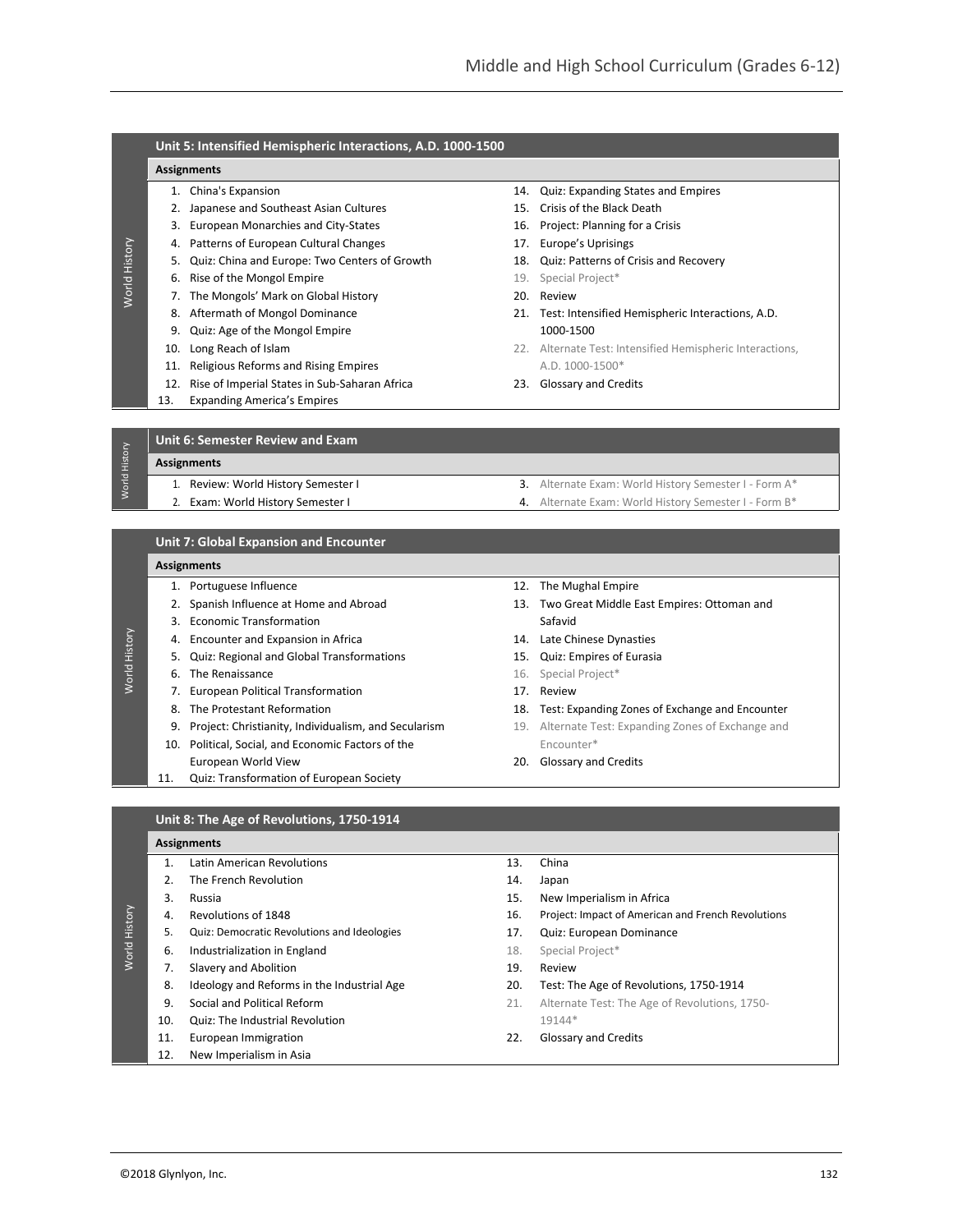# **Unit 9: A Half Century of Crisis and Achievement, 1900-1945**

#### **Assignments**

World History

- 
- 
- 3. Influential Thinkers: Einstein, Freud, and Picasso 16. Project: Poetry Explication and Recitation
- 
- 
- 6. Holocaust of World War II 19. Special Project\*
- 7. Consequences of the World Wars 20. Review
- 8. Quiz: Thirty Years in the Twentieth Century 21. Test: A Half Century of Crisis and Achievement,
- 9. South African War 1900-1945
- 
- 
- 12. India's Struggle for Independence 23. Glossary and Credits
- 13. Quiz: Wars, Revolutions, and Reforms
- 1. Revolting in Russia 14. Chinese Transformations of the 1920s-1930s
- 2. World War I 15. Cultural Movement and Change
	-
- 4. Causes of World War II 17. Global Trends to World War II
- 5. Project: Change the World 18. Quiz: Search for Stability and Social Change
	-
	-
	-
- 10. Reforms in the Ottoman Empire **22. Alternate Test: A Half Century of Crisis and** 11. China's Revolutions **Achievement**, 1900-1945\*
	-

| <b>Assignments</b><br>Political Effects of World War II<br>13. Project: Women in History<br>$\mathbf{1}$<br>14. Fundamentalism and Terrorism<br><b>Postwar Reconstruction</b><br>3. The United Nations<br>15. Global Economics |  |
|--------------------------------------------------------------------------------------------------------------------------------------------------------------------------------------------------------------------------------|--|
|                                                                                                                                                                                                                                |  |
|                                                                                                                                                                                                                                |  |
|                                                                                                                                                                                                                                |  |
|                                                                                                                                                                                                                                |  |
| 4. The Cold War<br>16. Information and Technological Revolution                                                                                                                                                                |  |
| World History<br>5. Project: Cold War<br>17. Quiz: Promises and Paradoxes                                                                                                                                                      |  |
| 6. Quiz: Post War Effects<br>18. Special Project*                                                                                                                                                                              |  |
| 7. Nationalism and Asia<br>19. Review                                                                                                                                                                                          |  |
| The "Scramble for Africa" and Independence<br>20. Test: The 20th Century Since 1945: Promises and<br>8.                                                                                                                        |  |
| Paradoxes<br>Nationalism in Eastern Europe<br>9.                                                                                                                                                                               |  |
| Project: Government Violence<br>21. Alternate Test: The 20th Century Since 1945:<br>10.                                                                                                                                        |  |
| Promises and Paradoxes*<br><b>Quiz: Global Nationalism</b><br>11.                                                                                                                                                              |  |
| Changes in Contemporary Society<br><b>Glossary and Credits</b><br>12.<br>22.                                                                                                                                                   |  |

#### **Unit 11: Early River Valley Civilizations**

#### **Assignments**

World History

- 1. Four Turning Points
- 2. Impact of the Scientific Revolution
- 3. Project: Scientists and Inventors
- 4. Project: U.S. Population
- 5. Changing World Population
- 6. Pandemics of the World
- 7. Quiz: Turning Points in Human History
	- 8. European Dominance
- 9. Political Revolutions
	- 10. Project: Citizenship
	- 11. Nation-States
- 12. Quiz: Recurring Patterns
- 13. Comparative Economic Systems
- 14. The History of Capitalism
- 15. Quiz: Economic Systems
- 16. Special Project\*
- 17. Review
- 18. Test: The Turning Points in Human History
- 19. Alternate Test: The Turning Points in Human History\*
- 20. Glossary and Credits